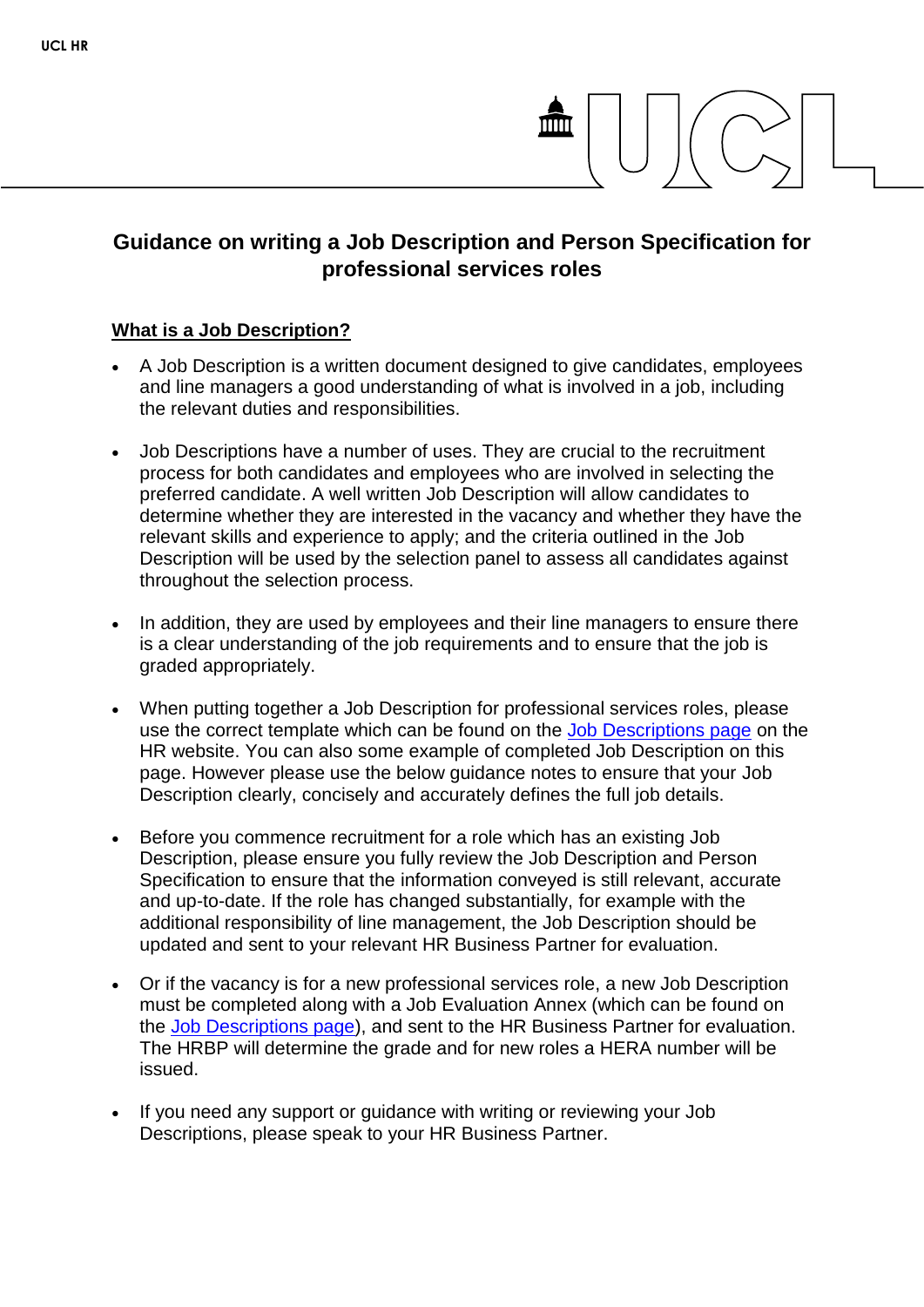# **What information should a Job Description contain?**

Using the Job Description template, please complete the following standard information, ensuring all these details do not exceed one page:

#### **Job information**

- o **Job title** this should be clear, unambiguous, and give a good overview of what the job is. Ensure that the job title will not confuse potential candidates and only make sense within the UCL community. Note that research posts should be given the appropriate title in accordance with the Research Staff [Appointment Guidance.](https://www.ucl.ac.uk/human-resources/research-staff-appointment-guidance)
- o **Department**  confirm the name of the department/division that the job is located in
- o **Grade** state the relevant grade for the job
- o **Location**  do not give the full address, just the high level location

#### **Reports to**

Confirm the name of the role that the job reports into. It is not necessary to state the specific name of the line manager, just their job title.

#### **Context**

Provide one or two sentences to explain the team/department's objectives, and how the job fits into the team structure and strategy.

#### **Main purpose of the job**

In one or two short paragraphs or around four bullet points, capture the overall purpose and scope of the role. These can be expressed as the primary duties to be performed, results to be achieved, or key contributions to be made, and the relationships and interactions with other colleagues or departments.

#### **Duties and responsibilities**

This section consists of a list of up to twelve bullet points which identify the core tasks and responsibilities of the job. Try to be as specific as possible when defining these to avoid misunderstanding. Related duties or key deliverables can be grouped together if you wish. Write one clear outcome-based statement for each main duty/responsibility, e.g. 'Compile monthly reports to allow monitoring of the department's budget'.

If applicable, outline any specific conditions of employment and/or working conditions (e.g. unsocial or shift working patterns, overseas or business travel).

You may also wish to include a flexibility clause in this section, so that the Job Description can be amended from time-to-time as business needs change. An example of this would be: 'To deliver services effectively, a degree of flexibility is needed, and the post holder may be required to perform work not specifically referred to above'.

For part-time roles, you should ensure that the duties and responsibilities clearly and realistically reflect the part-time nature of the job. Speak to your HR Business Partner if you need some guidance as they will be able to help review the Job Description to determine whether it is feasible that the post and its associated responsibilities can be fulfilled on a part-time basis.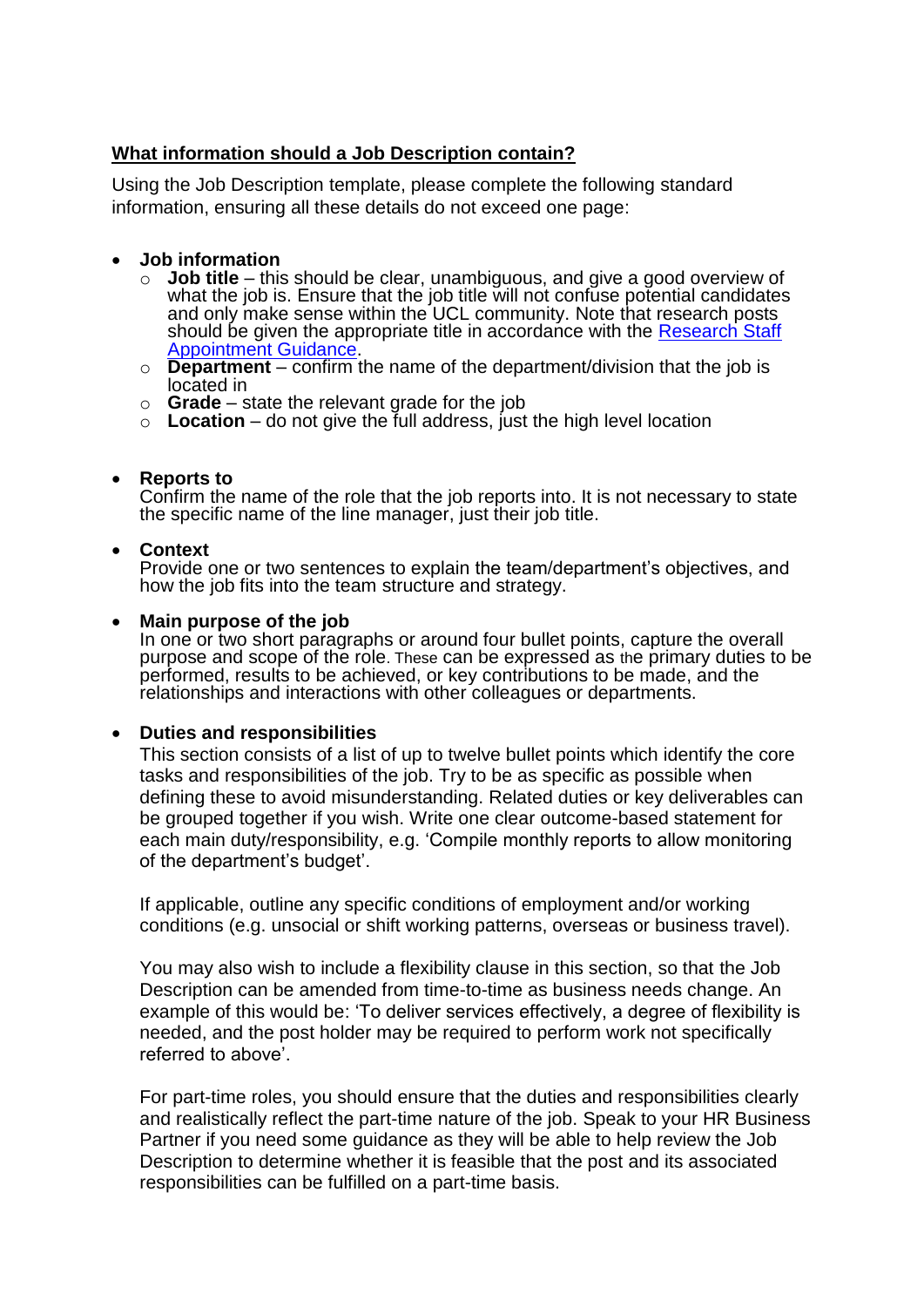# **What is the Person Specification?**

- The Person Specification is a dedicated section within the Job Description which details the criteria against which all candidates will be assessed throughout the selection process. It forms the basis of the shortlisting process and assists the interview panel to ensure objectivity in its selection decision.
- It also enables candidates to determine whether they are capable of meeting the requirements of the job, and to focus on how their skills and experience match the job requirements when completing their application.
- Make sure that the requirements stated are not too basic or you will receive an excessive number of applications. Similarly, the requirements should not be excessive in relation to the level of work in the Job Description.
- The Person Specification should be no more than one page.

#### **What information should the Person Specification contain?**

When writing the Person Specification, carefully consider the requirements to do the job in line with the following criteria, which must be directly related to the duties and responsibilities stated in the Job Description.

- **Qualifications experience and knowledge**:
	- o **Qualifications** state the necessary qualifications, certifications or education required, which should be appropriate to the level of expertise required by the role.
	- o **Experience**  give details on the specific experience required in either similar organisations or equivalent roles for the key aspects of the role, as described in the Job Description. E.g. line managing employees, using specific applications/ tools, relevant work environment, training others etc. Be aware that whilst the type of experience candidates require should be specified, avoid stipulating the length of experience.

The Equality Act makes this unlawful unless objectively justified and, in most circumstances, the quality of the experience is more important than the quantity of experience. Note that experience can be transferable from one area of work to another, in which case requiring evidence of a skill or ability is likely to be more effective than simply asking about a narrow definition of experience.

o **Knowledge** – this should reflect the level of knowledge required to carry out the tasks listed in the Job Description. The successful candidate should have knowledge of key aspects of the role, e.g. relevant legislation, relevant issues for the workplace, appropriate tools/software, standard procedures mentioned in the Job Description etc.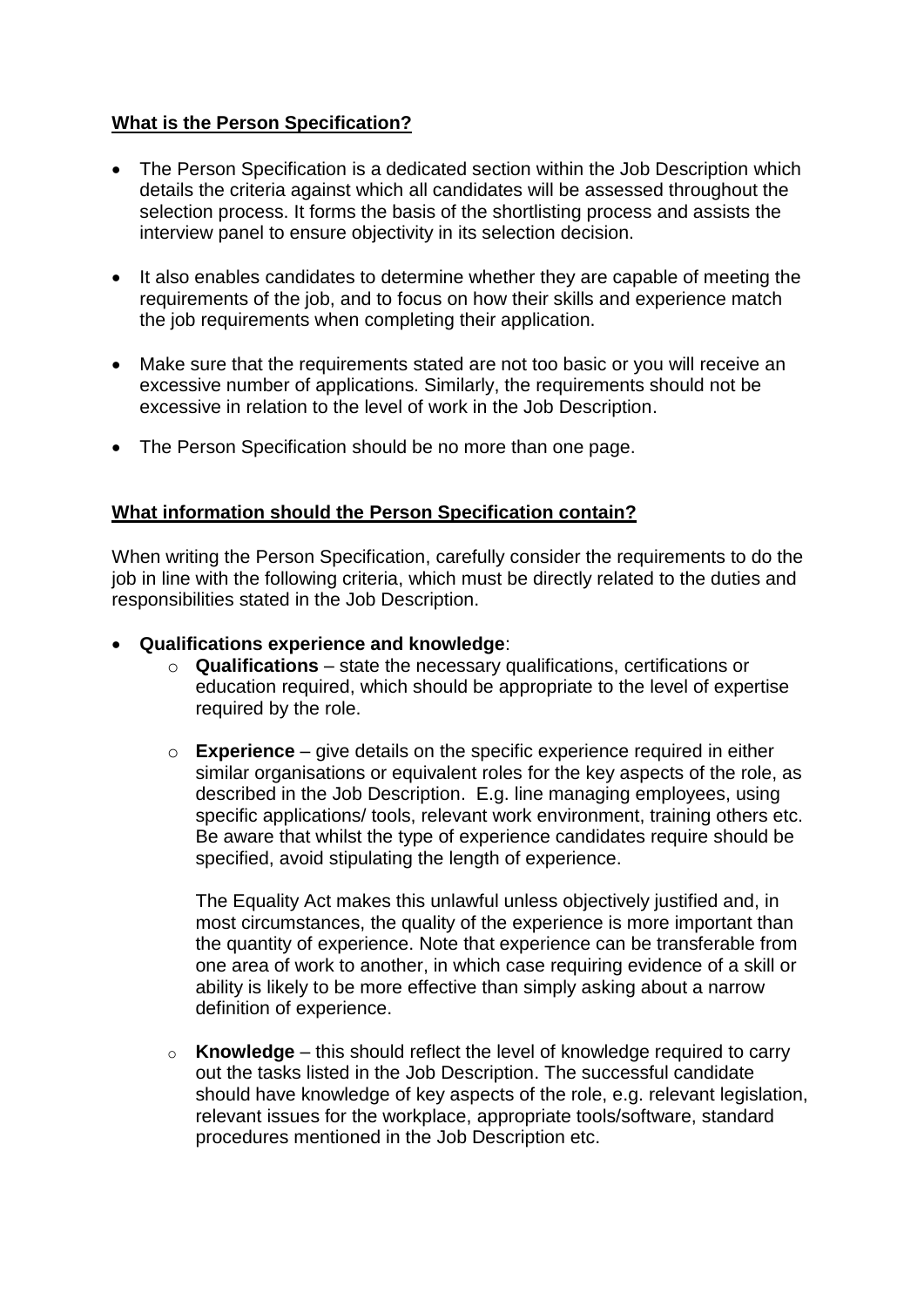$\circ$  These requirements can be written in the form of (e.g.) 'Proven experience of …', 'Working knowledge of …', or 'A strong understanding of …'.

# **Skills and abilities**

This should list the technical, organisational, communicative, and creative skills needed for the job, and should therefore reflect the duties listed in the Job Description. Abilities should be expressed in terms of the standards required, not the task to be undertaken. E.g. avoid statements such as 'Ability to write reports'. Instead, indicate the expected standard, such as 'Ability to write detailed financial reports that encompass departmental budgeting, annual variances, and forecasting'.

### **Ways of Working / Personal Attributes**

The final section of the Person Specification should indicate the required behaviours and approach. These should primarily be assessed in an interview rather than from a candidate's application form.

**For professional services roles** – the UCL Ways of Working should be used. Please see the below for full details.

**For all other roles** – the required Personal Attributes should be stated, which describe the sort of person, behaviours and type of approach required for the job. It is recommended that that three attributes are included. Examples might include working style, approach to change, enthusiasm for certain aspects of the role, customer focus, proactivity or resilience. E.g. 'Meticulous attention to detail and a conscientious approach to checking the accuracy of information', or 'A proactive and practical approach to problem-solving and to the provision of advice, demonstrating the ability to use initiative'. UCL's [Core Behaviours Framework](https://www.ucl.ac.uk/human-resources/policies-advice/core-behaviours-framework) can be used for guidance on the types of behaviours that would enhance a person's ability to undertake their role more effectively.



# **Ways of Working for professional services roles**

[UCL Ways of Working](http://www.ucl.ac.uk/ways-of-working) is a behavioural framework that clarifies mutual and shared 'how we work' expectations in UCL professional services roles.

As part of the Person Specification, the Ways of Working describe the required candidate behaviours and approach. For more information and to understand how to use UCL Ways indicators in a Person Specification, look at [Using Ways of Working](https://www.ucl.ac.uk/human-resources/how-use-ucl-ways-working)  [in the recruitment process](https://www.ucl.ac.uk/human-resources/how-use-ucl-ways-working). These indicators should be assessed in an interview rather than from a candidate's application form. Ask your HRBP for a list of questions to use at interviews to assess Ways of Working.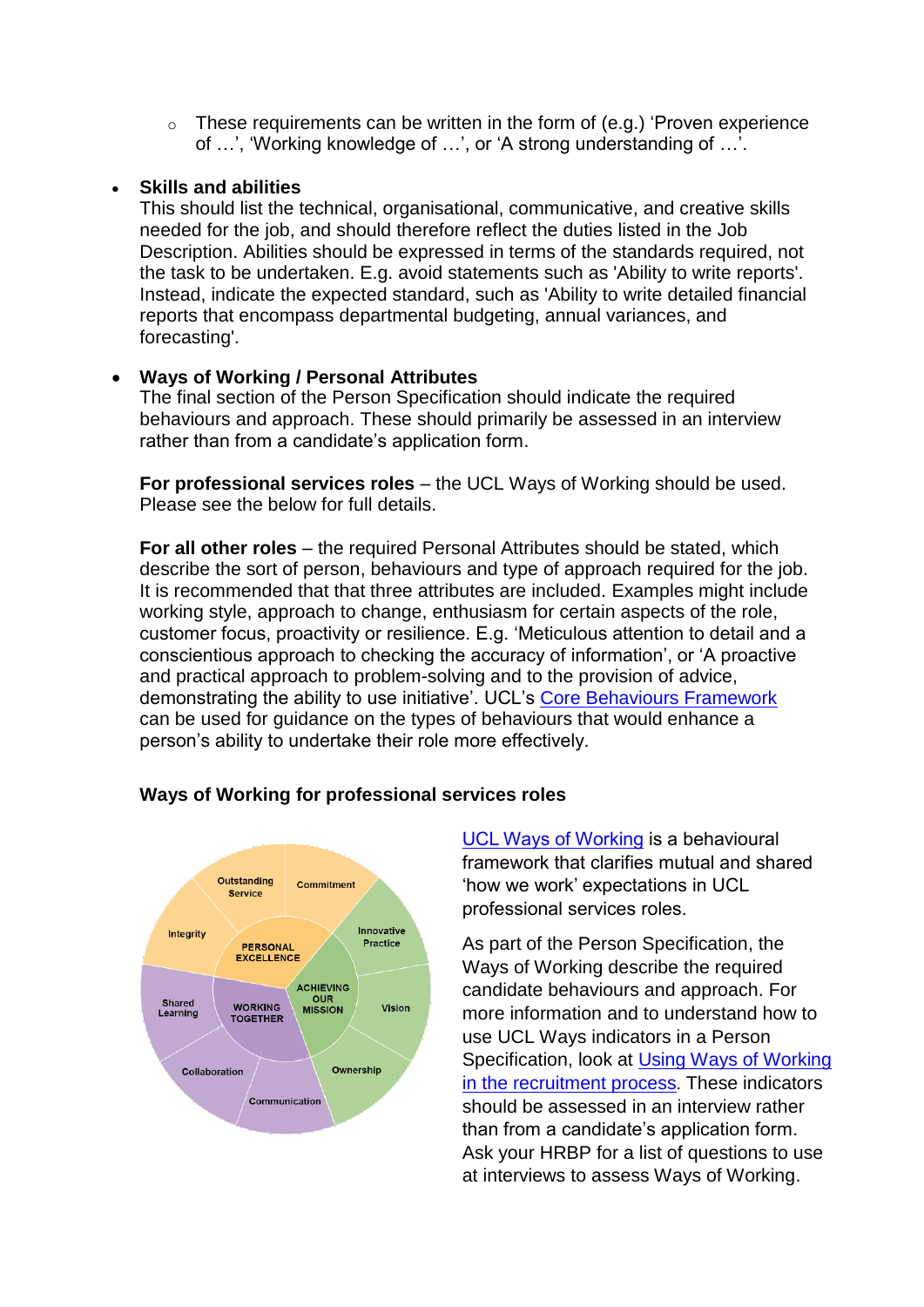The Ways of Working framework details supporting indicators for each grade that should be used in the Person Specification. Find these under the appropriate grade section on [this page.](http://www.ucl.ac.uk/ways-of-working)

One supporting indicator per central theme – 1. Personal Excellence, 2. Working Together and 3. Achieving our Missions – is recommended. For example for a Grade 6 Project Co-ordinator role, the following Ways of Working could be drawn from the grade 6 supporting indicators which are in the grade 6 section on [this page.](http://www.ucl.ac.uk/ways-of-working)

- 1. "Planning effectively so that work is delivered and others are not delayed"
- 2. "Understanding who your key stakeholders are and ensuring that they are being kept informed"
- 3. "Planning effectively and recognising and flagging any problems ahead of time."

You can select up to three grade-appropriate key supporting indicators that you consider the most suitable according to the context and focus of the role.

# **Essential vs desirable criteria**

For **each** of the criteria stated, make a distinction between essential and desirable criteria:

- o **Essential criteria** are minimum standards relevant to the job that are expected from candidates to adequately perform the job. A candidate who meets the essential criteria is said to be "appointable". Please note that all UCL Ways of Working and Person Attributes stated on the Person Specification should be essential criteria.
- o **Desirable criteria** are additional relevant requirements that should be advantageous for a candidate to possess, and may be used to distinguish between candidates where more than one candidate meets the essential criteria.
- o Only specify criteria as essential if that really is that case, for example if having experience of using a specific system is not an absolute requirement to perform the job however would be advantageous, then state this as 'Desirable'. This will assist the interview panel to ensure objectivity in its selection decision and avoid indirect discrimination. Careful consideration should particularly be given to the use of qualifications as essential or desirable criteria:
	- $\circ$  If a potential candidate could perform the role without a particular qualification, then that qualification is considered desirable.
	- o Where the qualification is considered essential in broad terms, then phrases such as "or equivalent experience" will be used.
	- o For professional services posts below Grade 7, degree-level qualifications would not normally be an essential requirement.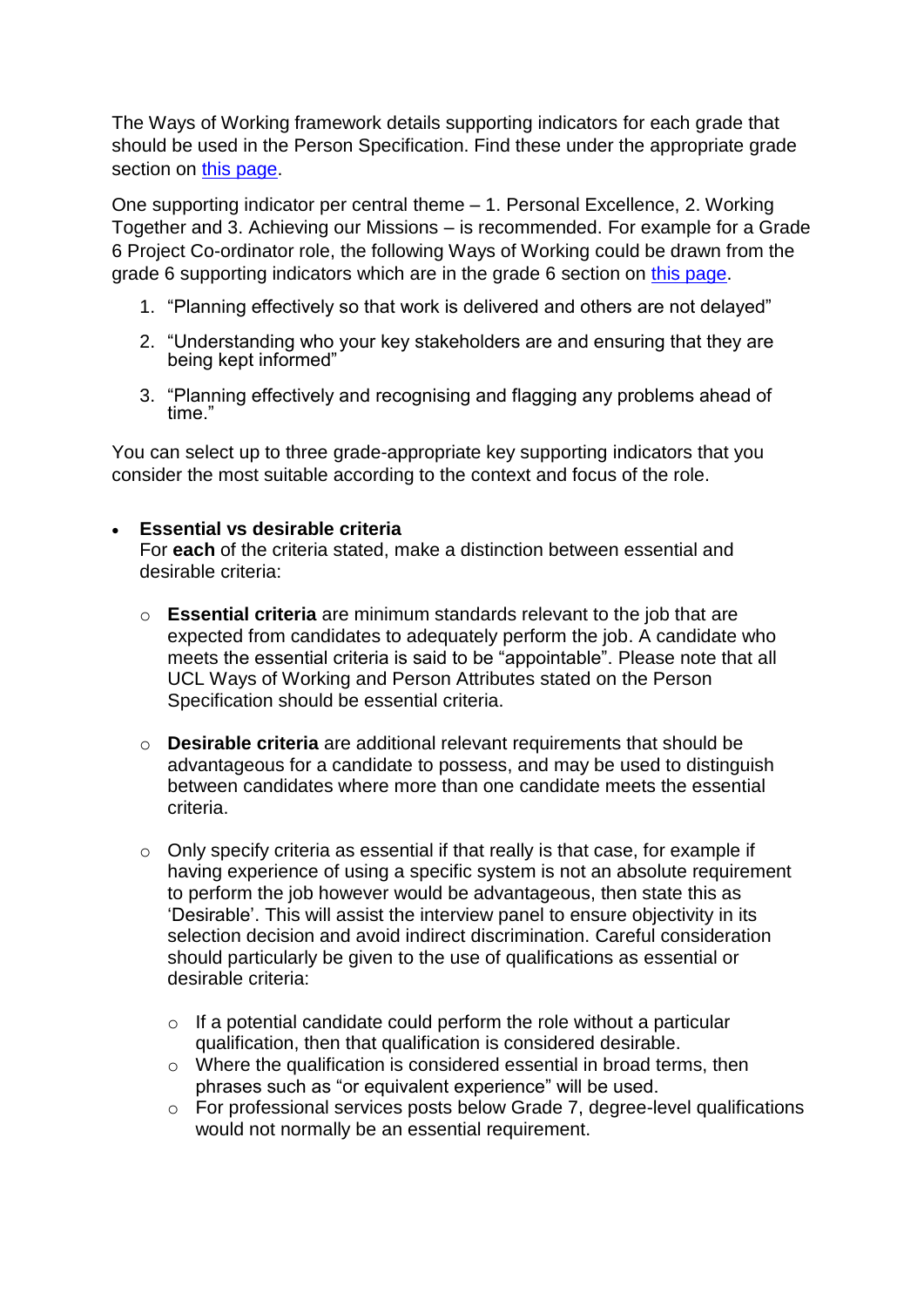o For academic posts on Grades 7 and above, "a PhD in the relevant area or equivalent experience" is appropriate to specify as an essential requirement.

# **Assessment method (Application/Interview)**

In the final column of the Person Specification, specify whether the selection panel will primarily assess if the candidate meets each of the criteria through their application form and/or their interview. This will enable the candidate to be more focused in their application form (and subsequent interview if shortlisted) when providing evidence that they meet the criteria for the job, as well as aiding the shortlisting process for the selection panel.

Please note that all UCL Ways of Working for professional services roles and typically the Personal Attributes for all other roles (as stated on the Person Specification) should be assessed in the interview rather than the application form, so that the candidate's behaviours and approach are fully explored.

## **What other considerations should be made when writing the Job Description and Person Specification?**

- For many roles, particularly those with line management responsibility, it is recommended that the recruiting manager includes **an appropriate criterion relating to knowledge and understanding of equality and diversity principles**, and how this can be embedded in the role, which should then be tested within the interview. For example:
	- o For senior staff posts (grades 9/10), an essential criterion would be 'A demonstrable contribution to advancing equality, diversity and inclusion' and
	- o For mid-management posts (grades 7/8), an essential criterion could be 'Commitment and knowledge to advancing equality, diversity and inclusion'.

### **Criteria that are overly subjective should be avoided, particularly criteria for which little evidence is likely to be obtained through the selection process.**

E.g. 'an interest in university administration' is too vague, whereas 'experience in processing student admission applications' is more tangible.

### **Extreme care should be taken if physical requirements are specified.**

The Equality Act requires employers to make reasonable adjustments to a workplace or the way a job is carried out to remove barriers faced by disabled people. Therefore any physical requirement must be stated in terms of the job that needs to be done. E.g. a job may require that the appointee 'must be able to travel to a number of different locations on UCL business'. See UCL's guidance on [reasonable adjustments](https://www.ucl.ac.uk/human-resources/equality-diversity-inclusion/equality-areas-and-support-staff-and-managers/disability-equality-1) for more information.

### **Particular attention should be given to the language used:**

o Avoid jargon, technical terms, and unexplained acronyms or abbreviations. If you must use the latter, use the full term the first time followed by the acronym or abbreviation in brackets.